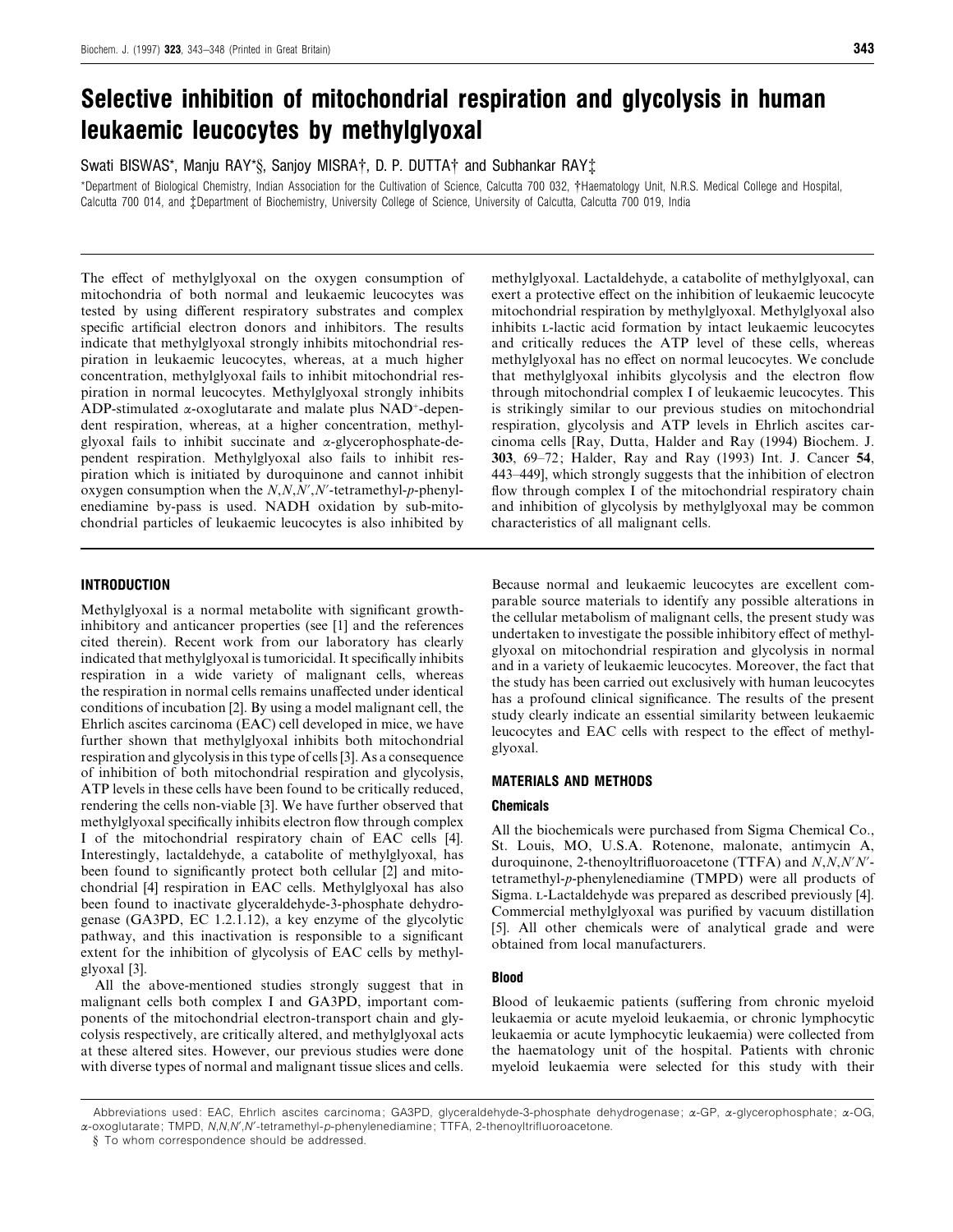

*Figure 1 Effect of methylglyoxal on mitochondrial respiration in normal and leukaemic leucocytes*

The direct oxygraph tracings of a typical experiment are shown. Trace (*a*) represents the effect of methylglyoxal on α-OG-dependent ADP-stimulated respiration of leucocyte mitochondria (0.9 mg of protein) from a healthy donor. Trace (*b*) represents the effect of methylglyoxal on ADP-stimulated mitochondrial (0.45 mg of protein) respiration in leukaemic leucocytes with α-OG and α-GP as substrates. Trace (*c*) shows the effect of methylglyoxal on ADP-stimulated respiration in leukaemic leucocyte mitochondria (0.45 mg of protein) with various substrates and inhibitors. Addition of methylglyoxal and other components is indicated in the respective tracings. The numbers without parentheses and the numbers within parentheses along the tracings represent the rate of oxygen consumption (ng-atoms of oxygen/min and ng-atom of oxygen/min per mg of protein respectively). In each case, in a control set of experiments, in which no methylglyoxal or inhibitor was added, mitochondria consumed oxygen at a linear rate for a period of 30 min at least with a-GP or succinate as substrate. With duroquinone or TMPD as substrate, the rate also remained almost linear for at least 15 min (results not shown). The total amount of oxygen present in the incubation medium was approx. 990 ng-atoms. Abbreviations: M, mitochondria; MG, methylglyoxal.

peripheral leucocyte count ranging from 90 000 to 150 000 cells/ml, where almost  $95\%$  of these cells were of leukaemic series. For other types of leukaemia, patients were selected with leucocyte counts of more than 25000 cells/ml. Normal blood was from healthy donors. For collection of blood, informed consent was obtained from the donors. The blood was brought to the laboratory at ambient temparature and the experiments were started within 1 h after withdrawal of blood.

For respiratory studies, blood was collected from 7 healthy male donors (21–45 years old) and 20 male and 7 female patients (9–55 years old). For the study of glycolysis, blood was collected from 5 healthy male donors (20–45 years old) and 6 male and 1 female patient (14–50 years old). We have observed that age and sex of donors have no influence on the experimental results. Results presented in this paper for leukaemic blood were obtained with mitochondria isolated form leucocytes of patients with chronic myeloid leukaemia. Smilar results were also obtained with mitochondria of other types of leukaemic leucocytes.

#### *Preparation of mitochondria*

Leucocytes were isolated from heparinized whole blood by gelatine treatment [6]. The leucocyte cell pellet was suspended in 5 vol. of 0.25 M sucrose, 10 mM potassium phosphate, 1 mM EDTA and  $0.02\%$  (w/v) BSA, pH finally adjusted to 7.2 with KOH. The cell suspension was homogenized in a tightly-fitting Potter–Elvehjem homogenizer with six up-and-down strokes. The homogenate was centrifuged at 800 *g* for 10 min and both the pellet and supernatant were retained separately. The pellet was suspended in 3 vol. of the above homogenizing buffer and homogenized in a Potter–Elvehjem homogenizer with three upand-down strokes. The homogenate was centrifuged at 800 *g* for 10 min and the pellet was rejected. The supernatant was combined with the previous supernatant and centrifuged at 8000 *g* for 10 min. After rejecting the supernatant, the mitochondrial pellet was suspended in the above-mentioned buffer and washed twice by centrifugation at 8000 *g* for 10 min and again suspended in the same buffer for measurement of respiration and other studies.

Submitochondrial particles of leucocyte mitochondria were prepared by the method of Cain and Skilleter [7].

#### *Measurement of respiration*

Oxygen consumption was measured with an oxygraph (Gilson. Villiers-le-Bel, France) equipped with a clark electrode. The respiratory medium for the mitochondria of leucocytes con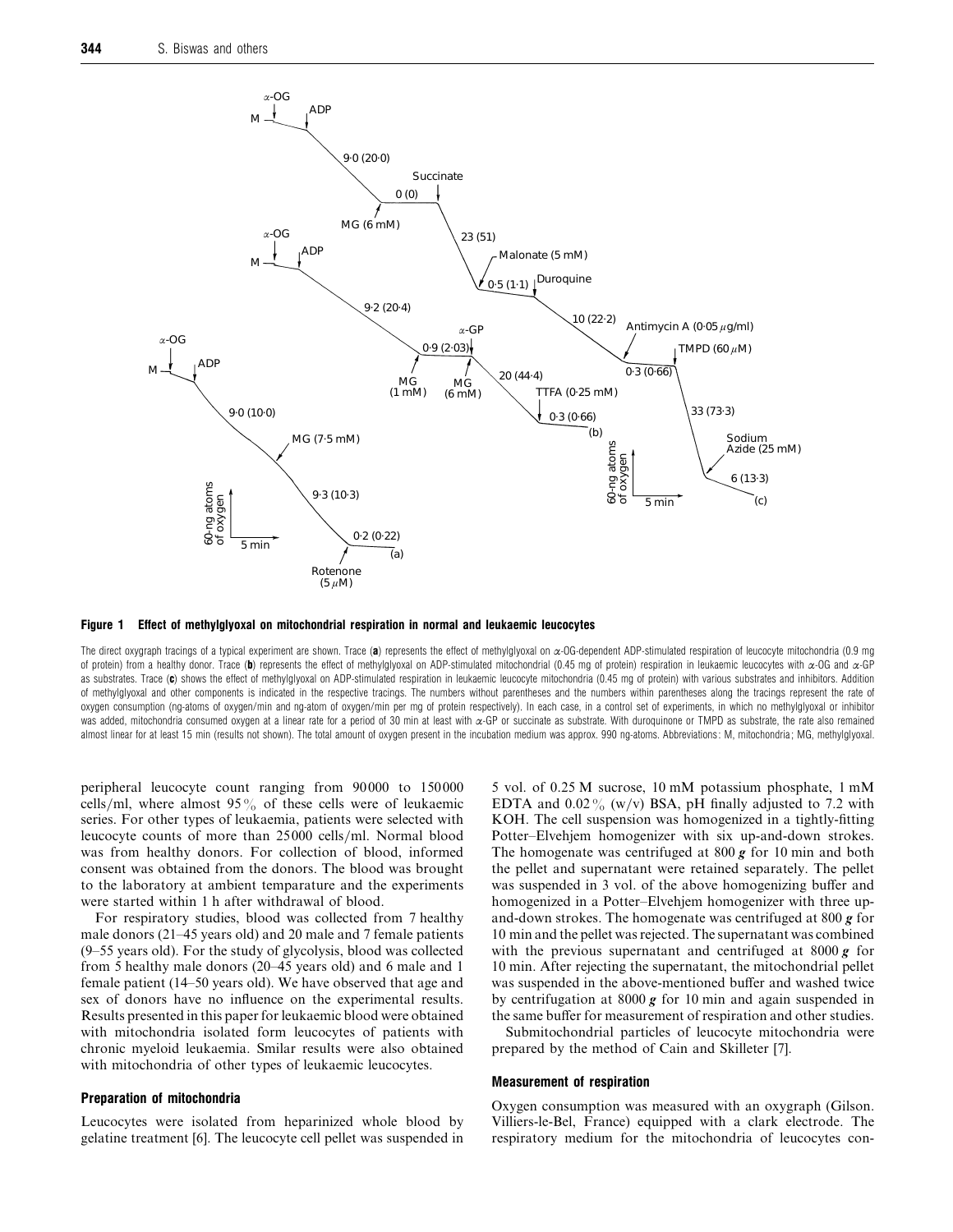tained, in a total volume of 2.0 ml, 125 mM sucrose, 50 mM KCl, 5 mM Hepes buffer (pH 7.2), 2 mM  $KH_2PO_4$ , 1 mM  $MgCl_2$  and respiratory substrates [10 mM α-oxoglutarate (α-OG) or 10 mM succinate or 10 mM  $\alpha$ -glycerophosphate ( $\alpha$ -GP) or 6 mM malate plus  $1 \text{ mM } NAD^+$  or  $10 \text{ mM }$  glutamine or  $10 \text{ mM}$ glutamate or 5 mM duroquinone (dissolved in methanol)] and mitochondria containing 0.4–0.9 mg of protein. Other additions are mentioned in the Figure legends. The temperature of the incubation medium was 30 °C. After the indicated period of time, ADP (0.5 mM final concentration) was added to start phosphorylating respiration.

#### *Estimation of metabolites and protein*

Methylglyoxal [8], lactaldehyde [4], lactic acid [3], ATP [3], and protein with BSA as a standard [9] were estimated by the methods described in the respective references.

#### *RESULTS*

Figure 1 shows the effect of methylglyoxal on mitochondrial respiration in normal and leukaemic leucocytes with various respiratory substrates and inhibitors [10–12]. Methylglyoxal (7.5 mM) has no effect on  $\alpha$ -OG-dependent ADP-stimulated mitochondrial respiration in normal leucocytes (trace a). However, this respiration can be readily inhibited by the complex Ispecific inhibitor rotenone. In contrast, α-OG-dependent ADPstimulated mitochondiral respiration in leukaemic leucocytes is almost completely inhibited with only 1 mM of methylglyoxal (trace b). Moreover, this methylglyoxal-inhibited respiration can be totally relieved by 10 mM  $\alpha$ -GP, which after oxidation donates electrons directly to ubiquinone, which can be inhibited subsequently by TTFA. Results similar to those stated above were also obtained with malate plus NAD+, glutamate and glutamine as respiratory substrate instead of  $\alpha$ -OG (results not shown). That malate plus  $NAD<sup>+</sup>$  is a good substrate for leucocyte mitochondrial respiration had previously been shown by other investigators [13]. We have observed that the respiratory rate with only malate (6 mM) is very feeble, and is significantly increased in the presence of NAD<sup>+</sup> (1 mM). Both  $\alpha$ -OG and malate plus  $NAD<sup>+</sup>$  donate electrons to complex I, whereas succinate donates electrons to complex II, and  $\alpha$ -GP donates to ubiquinone, by-passing complex I. Methylglyoxal (6 mM) had no effect on mitochondrial respiration of leukaemic leucocytes when succinate and  $\alpha$ -GP were used as respiratory substrate,



#### *Figure 2 Effect of methylglyoxal (MG) on oxygen uptake by sub-mitochondrial particles (SMP) isolated from normal and leukaemic leucocytes with NADH or succinate as respiratory substrate*

The direct oxygraph tracing of oxygen consumption by (a) SMP (0.22 mg of protein) and (b) SMP (0.12 mg of protein) prepared from normal leucocytes and leukaemic leucocytes respectively are shown. The details of the respiratory media are described in the Materials and methods section. Addition of methylglyoxal and other compounds are indicated on the traces. The numbers without parenthesis and the numbers within the parentheses along the traces represent the rate of oxygen consumption (ng-atoms of oxygen/min and ng-atoms of oxygen/min per mg of protein respectively). In a control set of experiments, where no methylglyoxal or inhibitor was added, the added SMP consumed oxygen at a linear rate for at least 30 min with NADH or succinate as the respiratory substrate (results not shown). The total amount of oxygen present in the mdeium was approx. 990 ng-atoms.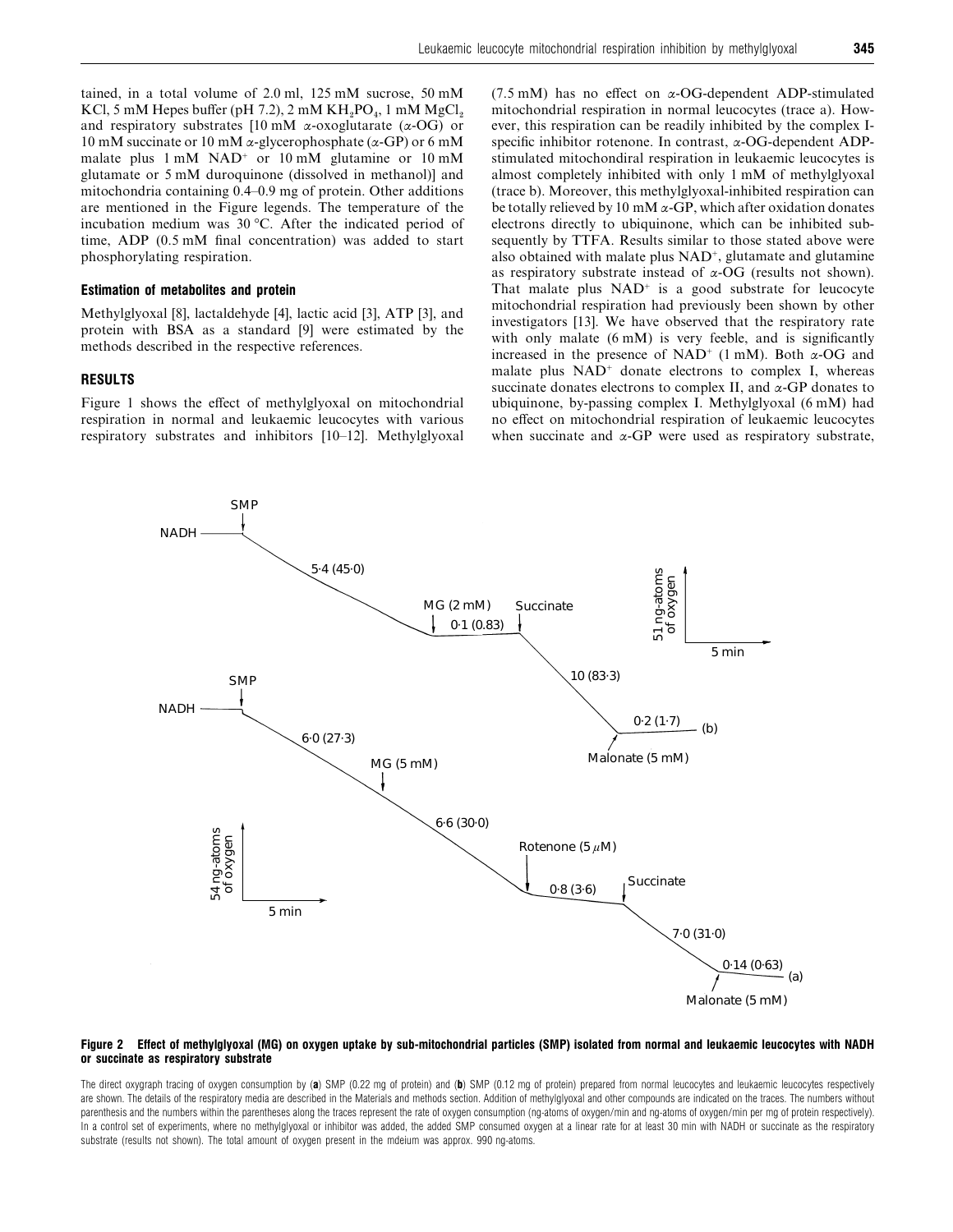

*Figure 3 Protective effect of L-lactaldehyde on methylglyoxal (MG) inhibition of leukaemic leucocyte mitochondrial respiration with α-OG as respiratory substrate*

(A) The effect of a fixed concentration (0.45 mM) of L-lactaldehyde on the inhibition of respiration with various concentrations of methylglyoxal (MG). (O) and ( $\bullet$ ) represent the oxygen consumption in the presence of various concentrations of methylglyoxal, but without lactaldehyde, and in presence of various concentrations of methylglyoxal and 0.45 mM lactaldehyde respectively. (*B*) The protective effect of different concentrations of lactaldehyde against the inhibitory effect of a fixed concentration of methylglyoxal on respiration, showing oxygen consumption: (O) in the absence of methylglyoxal or lactaldehyde; ( $\bullet$ ) in the presence of 0.5 mM lactaldehyde; and ( $\triangle$ ) and ( $\blacktriangle$ ) in the presence of 0.5 mM and 1 mM methylglyoxal respectively.  $\Box$ , Indicates the rate of oxygen consumption in the presence of 1 mM methylglyoxal and 0.15 mM lactaldehyde; and , in the presence of 1 mM methylglyoxal and 0.5 mM lactaldehyde. The arrow indicates addition of methylglyoxal. Mitochondria contained approx.  $0.4-0.5$  mg of protein. Each point represents the mean  $\pm$  S.E.M. of four different samples from four different donors (3 male and 1 female). Experiments with each sample were performed in duplicate, and the average of two experiments from an individual donor was used to calculate the mean  $\pm$  S.E.M. for the four donors.

which could be readily inhibited by malonate and TTFA respectively (results not shown). So, the results presented above strongly suggest that methylglyoxal inhibits electron flow through mitochondrial complex I of specifically leukaemic leucocytes.

Using  $\alpha$ -OG as a respiratory substrate, we have studied mitochondrial respiration with 7 and 27 samples of normal and leukaemic leucocytes respectively. It has been observed that mitochondria of normal leucocytes consume  $11 \pm 3$  ng-atoms of oxygen/mg per min, whereas leukaemic mitochondria consume  $21 \pm 5$  ng-atom of oxygen/mg per min (values given  $\pm$  S.E.M.). So it appears that leukaemic mitochondria are 1.8–2.5 times more active than their normal counterparts.

The effect of methylglyoxal on the specific complex of the mitochondrial respiratory chain of leukaemic leucocytes was further investigated by using several mitochondrial complexspecific inhibitors and electron donors. Trace (c) of Figure 1 shows again that methylglyoxal can readily inhibit α-OGdependent, ADP-stimulated mitochondrial respiration in leukaemic leucocytes. Moreover, similarly to  $\alpha$ -GP, succinate, an FAD-linked respiratory substrate which donates electrons to complex II, can readily relieve this inhibiton. Malonate, an inhibitor of succinic dehydrogenase, can inhibit this respiration, which re-commences when the complex III-specific artificial electron donor duroquinone is added to the system. Moreover, antimycin A, a complex III-specific inhibitor, inhibits this respiration, and the inhibition can be relieved by TMPD, which can donate electrons directly to complex IV after accepting them from other complexes. Trace (c) finally shows that this TMPDdependent respiration can be blocked by sodium azide, a complex IV-specific inhibitor. All these studies confirm that the electron

flow through complexes II, III and IV is not inhibited by methylglyoxal and the inhibitory effect of methylglyoxal on mitochondrial respiration in leukaemic leucocytes is due to inhibition of electron flow specifically through complex I.

That various metabolite transporters [14] are not involved in the inhibitory effect of methylglyoxal has been indicated by experiments with submitochondrial particles and by using different respiratory substrates.

From the results presented in this paper, it appears that methylglyoxal inhibits oxygen consumption in the mitochondria of leukaemic leucocytes with a variety of respiratory substrates, e.g. α-OG, malate plus NAD+, glutamate and glutamine. All these substrates are NAD+-linked and donate electrons to complex I. But these substrates are transported to mitochondria through some different, as well as some common, metabolite transporters [14]. On the other hand, the oxidation of succinate and  $\alpha$ -GP, FAD-linked substrates which donate electrons, bypassing complex I, is not inhibited by methylglyoxal. It is unlikely that methylglyoxal is inhibitory to the transport of all the substrates which donate electrons to complex I, leaving unaffected the transport of succinate and  $\alpha$ -GP, which donate electrons by-passing complex I. Succinate incidentally has a common transporter with malate.

The exclusive involvement of complex I in the inhibitory effect of methylglyoxal has been further substantiated by experiments using submitochondrial particles of leucocytes which are freely permeable to NADH. Metabolite transporters have no fuction in these preparations. Consequently, respiration in these particles is only limited by the dehydrogenase activity of the respiratory chain. Figure 2 shows that methylglyoxal can readily inhibit the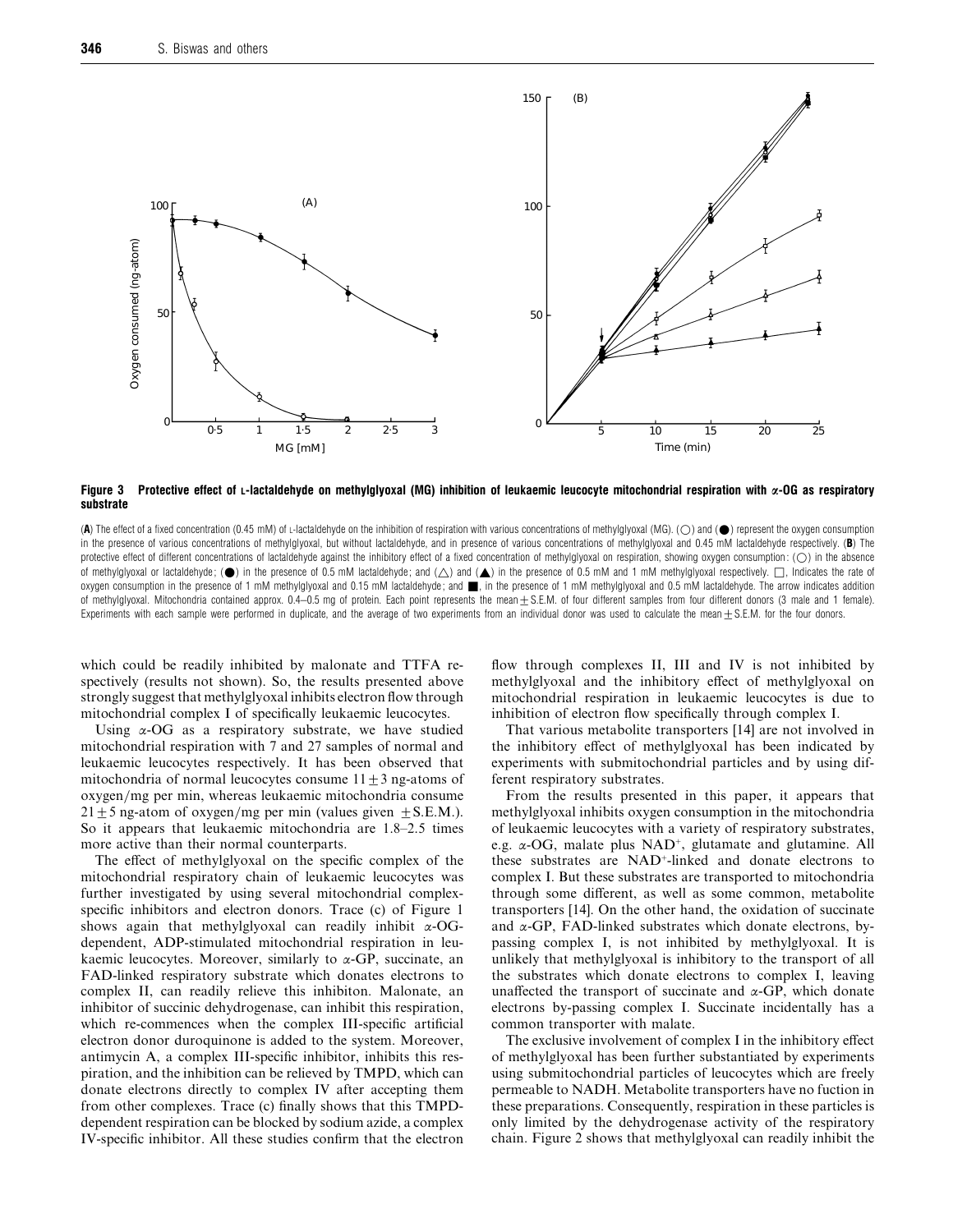#### *Table 1 Effect of methylglyoxal on L-lactic acid formation and ATP levels of leukocytes isolated from blood of leukaemic patients and healthy donors*

A. Leukocytes (1.2  $\times$  10<sup>5</sup> cells) from blood of patients with chronic myeloid leukaemia. B. Leukocytes ( $6 \times 10^4$  cells) from healthy donors. In both cases, the incubation mixture contained, in a total vol. of 1 ml, PBS (40 mM NaCl/2.7 mM KCl/6.5 mM Na<sub>2</sub>HPO<sub>4</sub>/1.5 mM  $KH_{2}PO_{4}$ , adjusted to pH 7.3 with NaOH), 5  $\mu$ mol glucose and methylglyoxal as and where indicated. After 30 min of incubation at 37 °C in a metabolic shaker, the reaction was terminated with perchloric acid, and L-lactic acid and ATP were estimated. Control tubes were maintained with or without glucose and methylglyoxal as indicated, to correct for endogenous L-lactic acid. Addition of compounds just before termination of reactions is indicated by (\*) which served as a zero-time control. Results are expressed per  $10^5$  cells. Values are means  $\pm$  S.E.M. of five different samples from five different patients (4 male and 1 female) or five healthy donors (all male). Experiments with each sample were performed in duplicate, then the average of duplicate experiments from individual donors was used to calculate the mean  $+$  S.E.M. for the five donors.

|    | Addition        |                       | L-Lactic acid                               |                                    |
|----|-----------------|-----------------------|---------------------------------------------|------------------------------------|
|    | Glucose<br>(mM) | Methylglyoxal<br>(mM) | formed<br>$(\mu$ mol/10 <sup>5</sup> cells) | ATP level<br>(nmols/ $10^5$ cells) |
| А. |                 |                       |                                             |                                    |
|    | 5               | 0                     | $2.24 \pm 0.076$                            | $153 + 4.1$                        |
|    | 5               | $\overline{c}$        | $0.59 \pm 0.042$                            | $57 + 3.0$                         |
|    | 5               | 5                     | $0.23 + 0.55$                               | $50 + 2.9$                         |
|    | $5^*$           | $\overline{c}$        |                                             | $55 + 3.5$                         |
|    | $5^*$           | 5                     |                                             | $45 + 2.8$                         |
|    | $5^*$           | $5*$                  |                                             | $98 + 4.0$                         |
|    | $\Omega$        | $\theta$              |                                             | $96 + 2.8$                         |
| В. |                 |                       |                                             |                                    |
|    | 5               | 0                     | $0.77 \pm 0.045$                            | $93 + 3.7$                         |
|    | 5               | 5                     | $0.80 \pm 0.03$                             | $88 + 3.0$                         |
|    | 5               | 10                    | $0.77 + 0.03$                               | $97 + 3.6$                         |
|    | $5^*$           | 5                     |                                             | $65 + 3.7$                         |
|    | $5^*$           | 10                    |                                             | $70 + 3.2$                         |
|    | $5*$            | $5*$                  |                                             | $68 + 3.8$                         |
|    | $\Omega$        | $\Omega$              |                                             | $70 + 3.0$                         |
|    |                 |                       |                                             |                                    |

oxidation of NADH by submitochondrial particles of leukaemic leucocytes, but it has no inhibitory effect on succinate oxidation, confirming that complex I is involved in methylglyoxal inhibition. Moreover, methylglyoxal has no inhibitory effect on NADH oxidation by submitochondrial particles of normal leucocytes.

We have previously reported that L-lactaldehyde, the product of enzymic reduction of methylglyoxal [15], could significantly protect the inhibitory effect of methylglyoxal on the viability [2] and mitochondrial respiration [4] of EAC cells. In the present study, by using leukaemic leucocyte mitochondria we have investigated the protective effect of lactaldehyde with various concentrations of lactaldehyde and methylglyoxal. Figure 3 shows that lactaldehyde exerts a strong protective effect against the inhibition of mitochondrial respiration by methylglyoxal. Mitochondrial respiration is almost  $95\%$  inhibited by 1 mM methylglyoxal. This inhibition is reduced to almost  $50\%$  and  $0\%$  in the presence of 0.15 mM and 0.5 mM L-lactaldehyde respectively.

We have previously observed that methylglyoxal inhibits glycolysis, as measured by L-lactic acid formation in EAC cells [3]. Because methylglyoxal inhibits mitochondrial respiration of EAC cells [3,4] and leukaemic leucocytes, the possible inhibitory effect of methylglyoxal on L-lactic acid formation and ATP levels in both normal and leukaemic leucocytes has also been investigated in the present work. Table 1 shows that methylglyoxal both strongly inhibits L-lactic acid formation and drastically reduces the level of ATP in leukaemic leucocytes only, whereas methylglyoxal has no effect on normal leucocytes.

## *DISCUSSION*

Previous studies on glycolysis and respiration in intact leucocytes have indicated that both normal and leukaemic leukoytes have a high rate of aerobic glycolysis compared with other normal cells, although there is some variation with the type of leucocytes studied [16]. This observation has led to the suggestion that leucocytes derive most of their energy from glycolysis [17]. A search in the literature of leucocyte energy metabolism, however, indicates that the study of oxidative phosphorylation by leucocyte mitochondria has remained very scanty. In work on the oxidative phosphorylation by leucocyte mitochondria in blood of healthy humans, Foster and Terry [13], using leucocyte mitochondria, have demonstrated appreciable stimulation of endogenous respiration and ATP formation by the respiratory substrates succinate,  $\alpha$ -GP and malate plus NAD<sup>+</sup>. They concluded that leucocyte mitochondria are a mojor source of ATP [13].

The results presented here clearly show an appreciable amount of substrate-dependent, ADP-stimulated respiration by mitochondria of both normal and leukaemic leucocytes. Similarly to the work of Foster and Terry [13] we could use succinate, malate plus NAD<sup>+</sup> and  $\alpha$ -GP as good respiratory substrates. Besides,  $\alpha$ -OG has also been found to be a good substrate.

Our present study indicates that methylglyoxal specifically inhibits both mitochondrial respiration and glycolysis in leukaemic leucocytes, whereas it has no effect on the similar functions of normal leucocytes. Moreover, studies using several mitochondrial complex-specific substrates, artificial electron donors and inhibitors, and also the work with submitochondrial particles, clearly indicate that methylglyoxal specifically inhibits electron flow through complex I of malignant cell mitochondria. Because methylglyoxal inhibits both glycolysis and mitochondrial respiration it is expected that these effects would be reflected in the cellular ATP level. Table 1 clearly indicates that upon incubation of leukaemic leucocytes with methylglyoxal, the cellular ATP level is critically reduced.

The results presented in this paper on leukaemic leucocytes are strikingly similar to our previous studies on EAC cells [3,4], and it appears that the inhibitory effect of methylglyoxal on mitochondrial respiration and glycolysis may be a common feature of all the malignant cells. We have observed that methylglyoxal also specifically inactivates GA3PD in a wide variety of malignant cells (M. Ray, N. Basu and S. Ray, unpublished work). If pursued vigorously, there is a strong possibility that these studies may lead to the understanding of a serious biochemical difference between normal and malignant cells.

We (Ray and Ray) have recently proposed a new hypothesis on cancer, which suggests that excessive ATP formation in cells may lead to malignancy [18]. Methylglyoxal inhibits electron flow through complex I of the mitochondrial respiratory chain and inactivates GA3PD in malignant cells, which suggests that in malignant cells these are critically altered. In the cell, mitochondrial complex I is the principal component of ATP generation, and GA3PD is a component of glycolysis where ATP is generated. So, if the putative alterations at these two sites favour excessive ATP formation, then it is quite likely that this excess ATP will initiate all the anabolic reactions and the cell will grow, multiply and ultimately may turn malignant. The results presented in this paper and the discussions that follow strongly support the hypothesis.

This work was supported by grants (no. SP/SO/D11/93) from the Department of Science and Technology and the Council of Scientific and Industrial Research, Government of India. We thank Mr. Arup Bhaduri of N.R.S. Medical College and Hospital and Dr. Ajay K. Samanta of the Indian Institute of Chemical Biology, Calcutta, for their help in the collection of blood samples and cell counting.